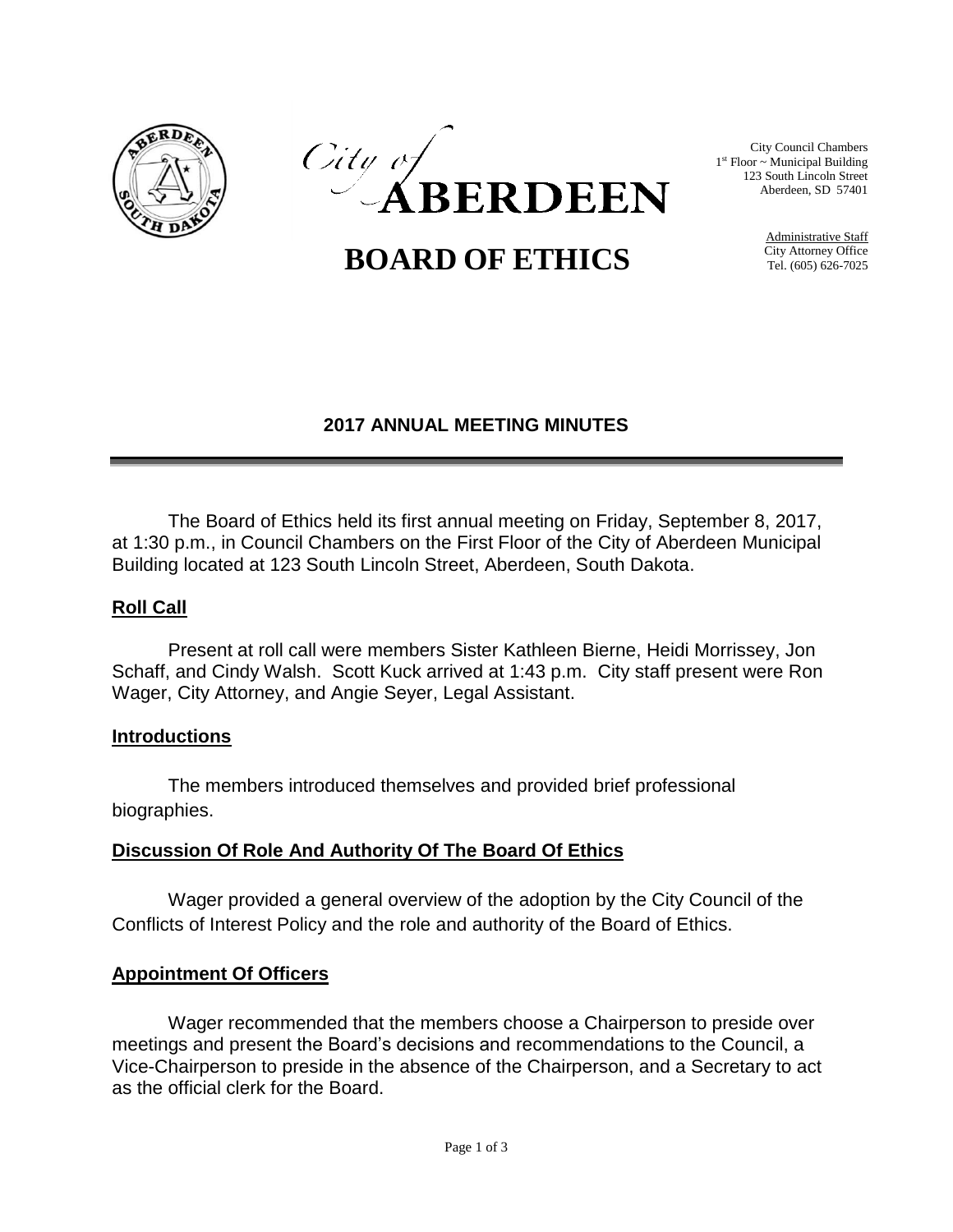Nomination by Walsh, seconded by Bierne that Kuck be appointed Chairperson, Morrissey be appointed Vice-Chairperson, and Schaff be appointed Secretary. Motion to close nominations and proceed on the vote made by Schaff, seconded by Bierne. All present voting aye, motion carried. By unanimous vote of the members present, Kuck was appointed Chairman, Morrissey was appointed Vice-Chairwoman, and Schaff was appointed Secretary.

### **Call To Order**

The meeting was called to order by Chairman Kuck at 2:00 p.m. and a quorum was declared.

# **NEW BUSINESS**

# **1. Discussion Of Open Meetings And Open Records Requirements**

Wager provided a general overview of open meetings and open records requirements for the Board of Ethics. He explained the circumstances under which the Board would act in closed session and hold all information disclosed as confidential unless otherwise permitted to be made public. Wager cautioned members not to have discussions involving more than two members except during a properly-noticed meeting.

# **2. Discussion And Possible Approval Of Bylaws**

Wager reviewed a draft set of Bylaws for possible adoption by the Board and answered questions of members. Discussion among members resulted in minor revisions to the Bylaws to delete references to "corporation" and replace with "Board of Ethics" and the selection of the annual meeting date. Motion by Walsh, seconded by Morrissey to adopt and approve Bylaws as revised and authorize the Chairman to sign the same. All present voting aye, motion carried.

# **3. Discussion And Possible Approval Of Rules Of Procedure**

Wager reviewed a draft set of Rules Of Procedure for possible adoption by the Board and answered questions of members. Discussion among members resulted in the selection of the annual meeting date but no other changes. Motion by Schaff, seconded by Bierne to adopt and approve Rules Of Procedure as revised and authorize the Chairman to sign the same. All present voting aye, motion carried. Wager to place Rules Of Procedure before the City Council for its review and approval.